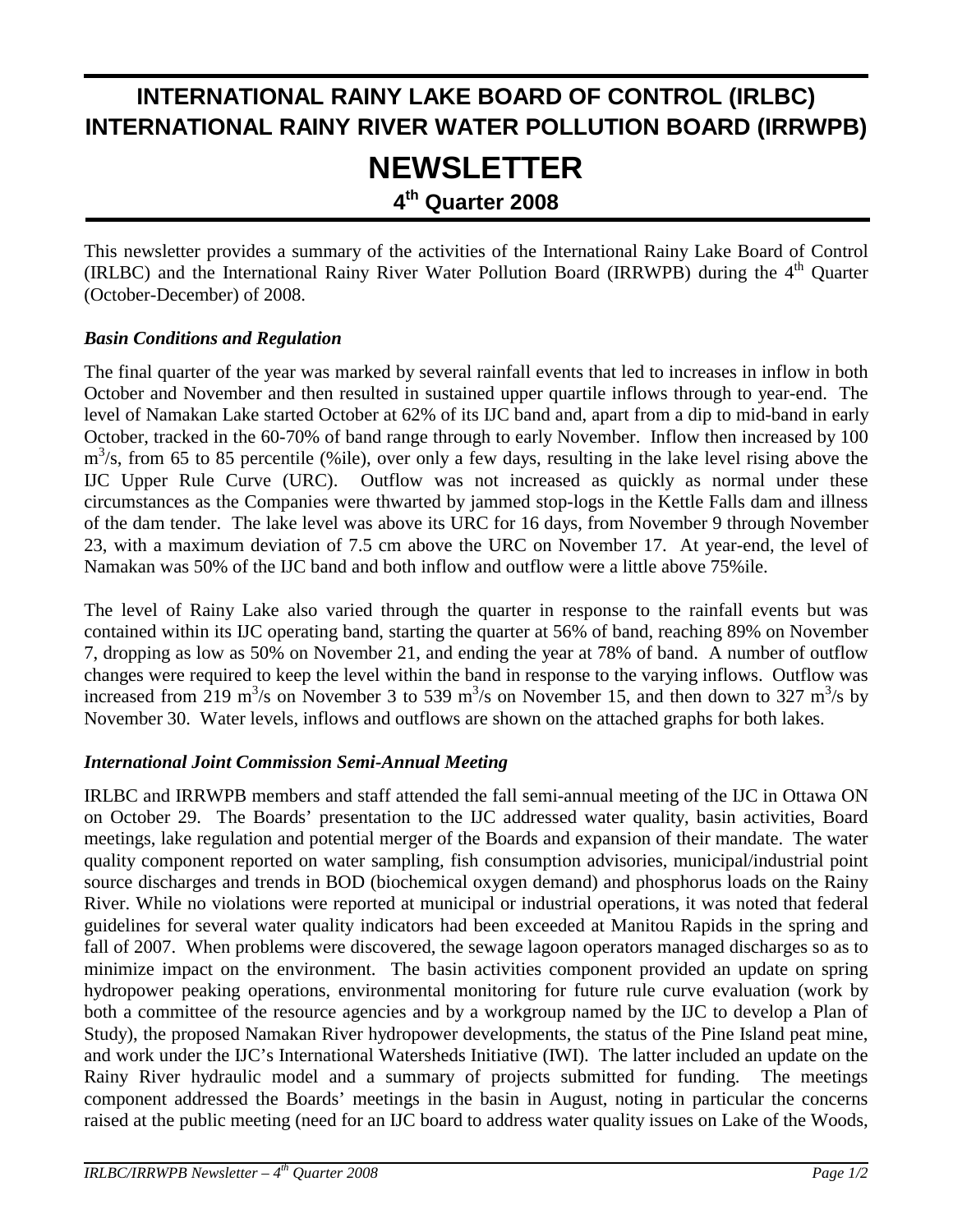risks associated with proposed sulphide mining near Ely MN, and 2008 high water levels).

#### *Board Meetings and Activities*

During the quarter, the Boards met in Ottawa on October 29 in two sessions both before and after their presentation to the IJC. The Boards also held a joint conference call on December 17. As well, several members represented the Boards at the IJC's IWI Workshop on October 27.

When in Ottawa, the Boards finalized their presentation to the IJC, addressed revisions to their fall report to the IJC, discussed the IWI Workshop and the status of several projects proposed for IWI funding, and reviewed the status of several basin issues and activities. Decisions were made regarding several matters, including follow-ups to concerns raised at the August public meeting, replies to submissions to the Boards, a plan to assess the 2008 high water event, and follow-ups to regulation issues. The need to update the Boards' workplan was noted, tentative meeting and activity plans were discussed for 2009 (the IJC centennial year) and arrangements were made to carry on without a Board Secretary, as Kari Layman (US Army Corps of Engineers) would no longer be available for this role. On the December conference call, the Boards reviewed and discussed several outstanding action items, another submission received by the Boards, IWI projects and how to simplify and share the preparation of Minutes without a Board Secretary.

As a result of Board discussions, as noted above and via email, and also via several conference calls involving sub-sets of Board members and staff, the following items were completed or advanced:

- fall report submitted to the IJC on October 5, revised report submitted on November 13 and subsequently posted on the web
- basin issue submissions (mining, water quality) presented and referred to the IJC, and subsequently monitored
- detailed response to regulation proposals of the Border Lakes Association (BLA) issued December 2
- submission by the IJC's Health Professionals Task Force for Board support for an IWI project pertaining to water-related health issues in the basin considered and questions posed
- letters issued to AbitibiBowater and ACH Limited Partnership regarding regulation-related issues of sluice leakage and forebay drawdown constraints
- arrangements for the Rainy River Peaking Work Group to review the two-year spring period moratorium and consider an extension. Review of equipment needed, agency support and funding for a water temperature gauge network to better define the spawning period.
- continuing work on a Plan of Study for rule curve assessment in 2015. Receipt of the first of 5 reports from the resource agencies' committee studying water level impacts.
- detailed letter response to the IJC regarding Board merger and mandate expansion, with recommended first step, submitted October 20 and later addressed in presentation to the IJC
- consideration and identification of appropriate web links regarding aquatic invasive species in response to request for support in this area from the resource agencies
- several replies to individuals and associations regarding the high water event and water levels
- comments on the IJC's  $3<sup>rd</sup>$  IWI report to governments, and consideration of Board support for the IJC centennial in 2009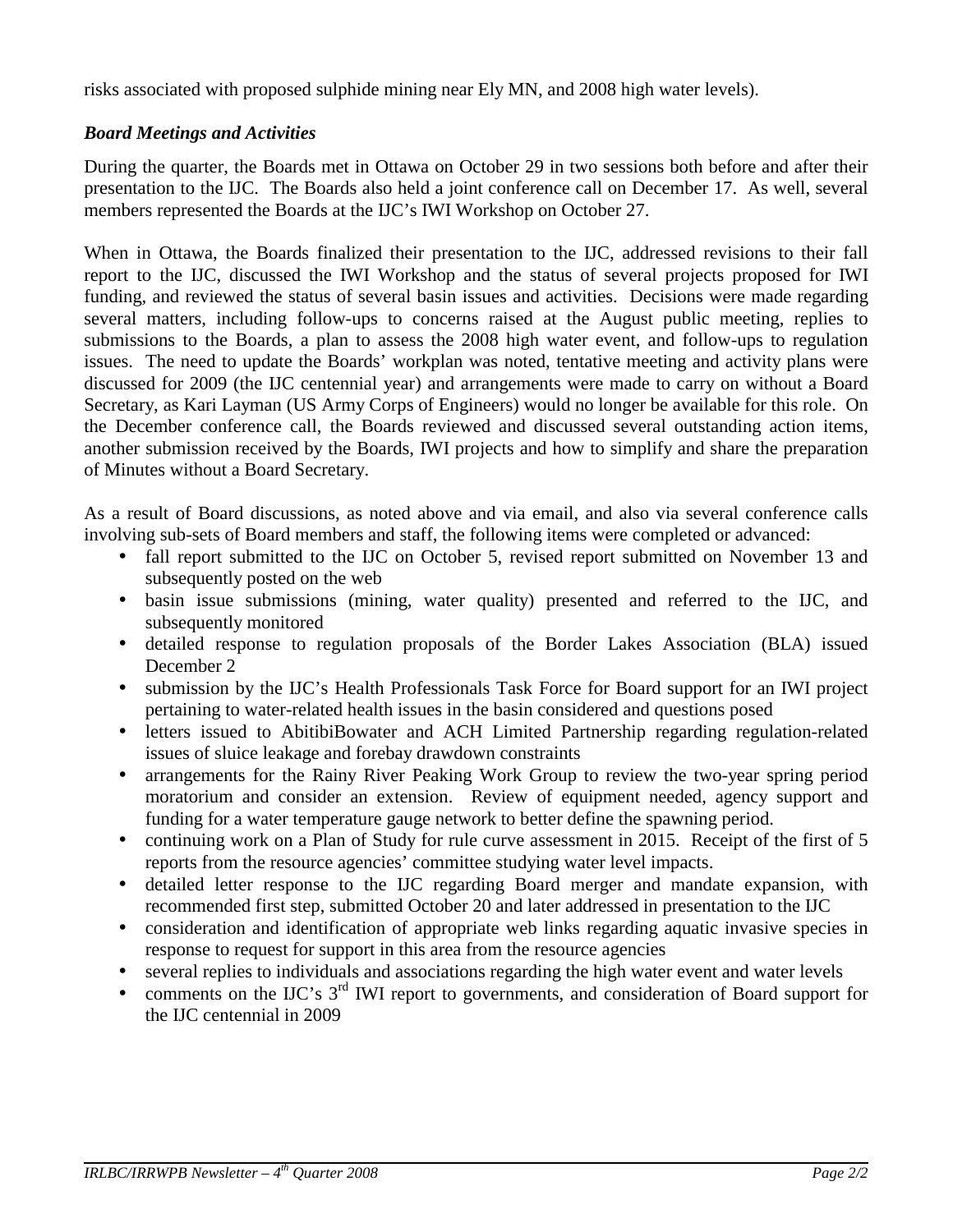## NAMAKAN LAKE